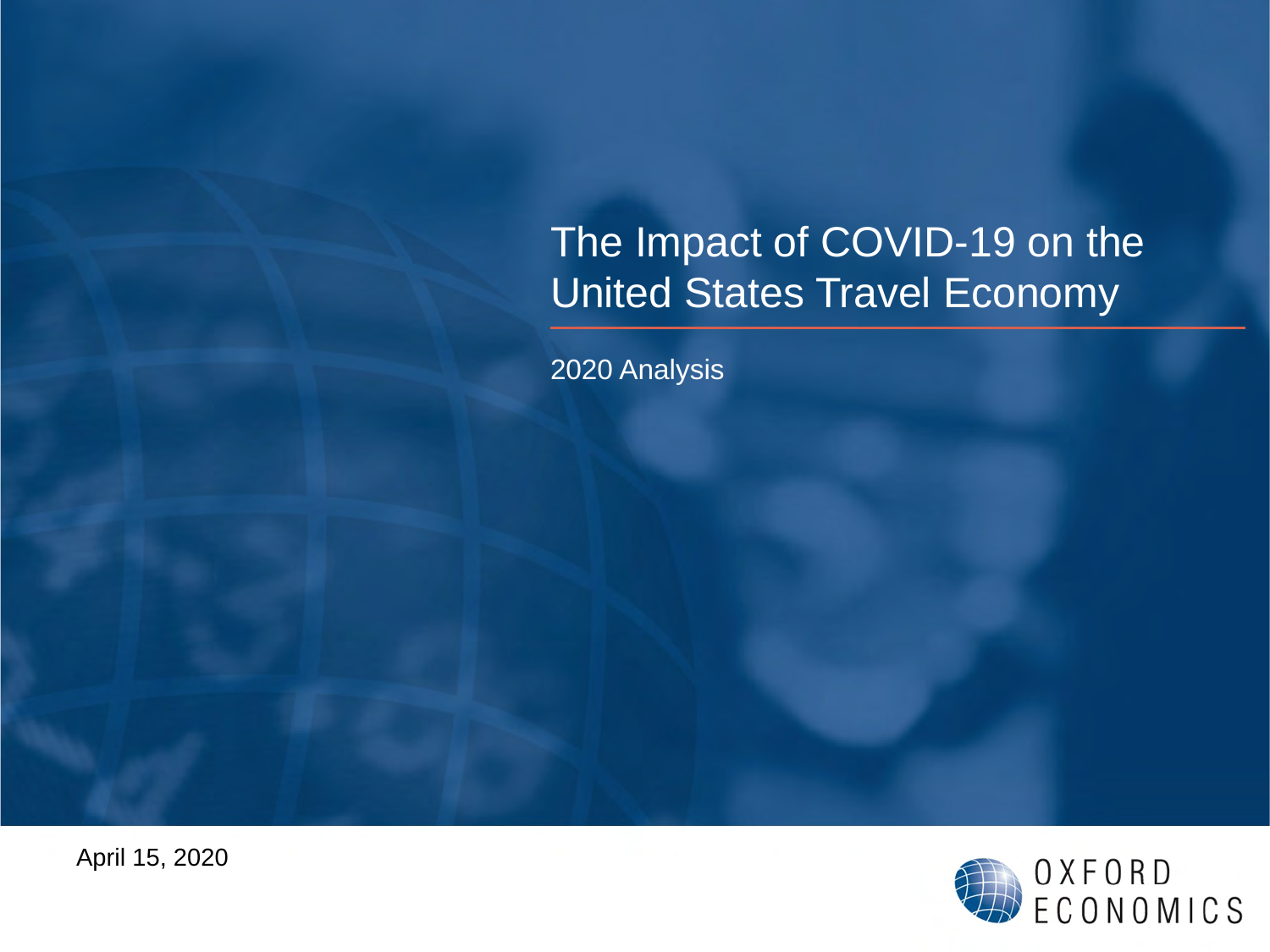# **Key Findings**

### **Overview**

Oxford Economics, in coordination with its Tourism Economics subsidiary company, modeled the expected downturns in the US travel industry in 2020 as a result of Coronavirus. We then modeled the economic impacts of these travel industry losses in terms of GDP, unemployment, and taxes.

#### **Travel Industry Losses**

A decline of 45% for the entire year is expected. This includes an 81% drop in revenue over the next two months and continued losses over the rest of the year reaching \$519 billion.

#### **GDP Losses**

Travel industry losses will result in a cumulative GDP impact of \$651 billion in 2020.

We project the US economy to enter a protracted recession based on the expected downturn in travel alone.

The recession is likely to last at least two quarters with the lowest point in the second quarter of 2020.

#### **Tax Losses**

A decline of \$80 billion in taxes will be realized as a result of travel declines in 2020.

#### **Employment Losses**

The US economy is projected to lose 8.0 million jobs by the end of April as a result of travel declines in 2020.

The unemployment rate of 4.4% in March will rise substantially in the coming months.

Travel-related employment losses alone will push the unemployment rate up to 8.4% by the end of April.

### **"FLATTENING THE CURVE" OF THE TRAVEL DOWNTURN**

A scenario model was run to assess the potential gains of a more tempered downturn beginning in June.

The mitigated downturn scenario assumes a variety of efforts to lessen the severity of declines in travel beginning in June.

These include opening of travel businesses on a region-by-region basis, enhanced traveler safety measures, and a robust array of marketing campaigns to encourage travel among low risk US residents.

These mitigating efforts hold the potential to "flatten the curve" of losses, resulting in a cumulative decline of \$401 billion instead of \$519 billion and a net gain of \$117 billion.

By mitigating travel losses in the second half of 2020, the US economy could gain close to \$150 billion in GDP and 1.3 million jobs by the end of the year (relative to the baseline scenario).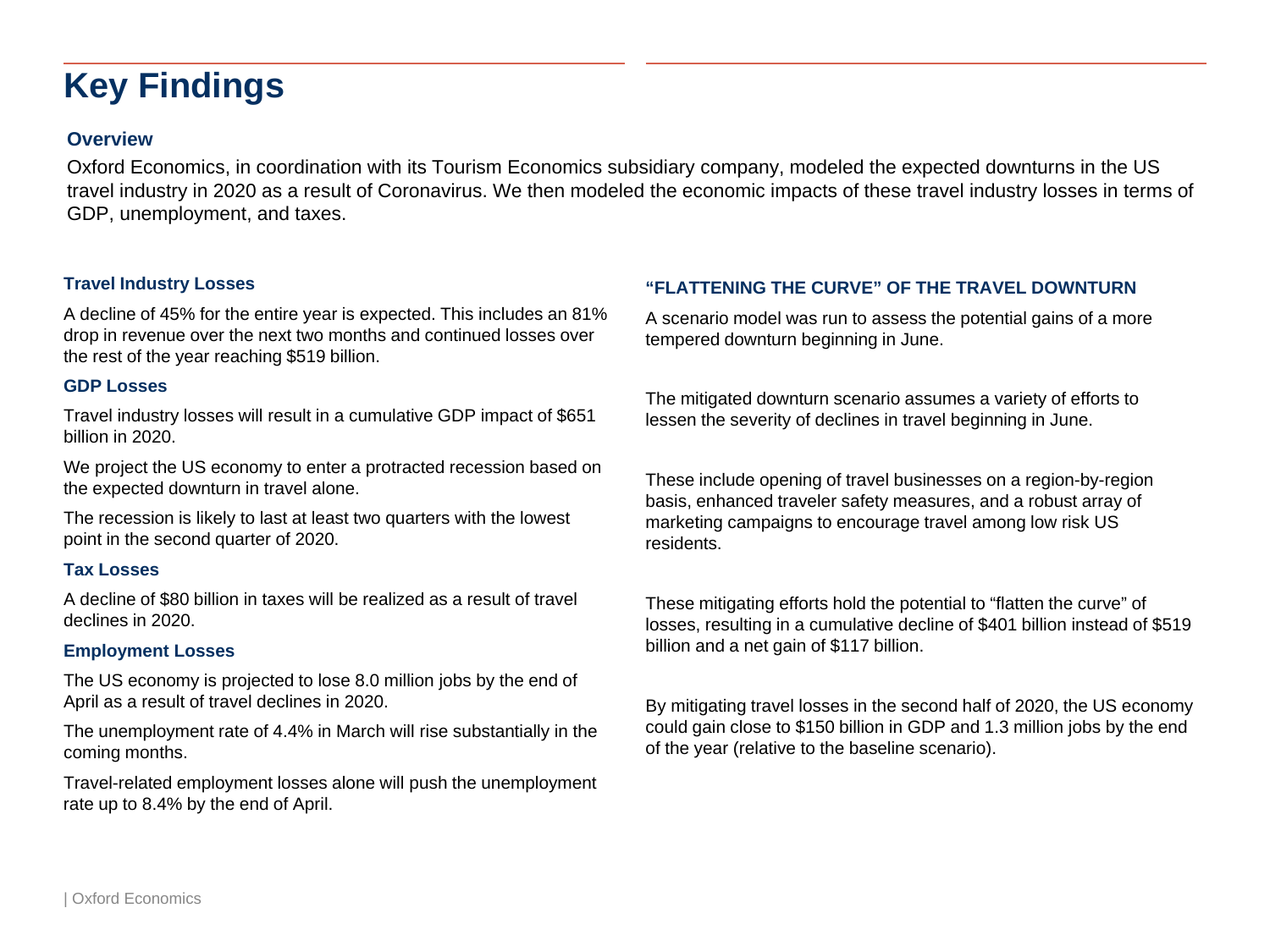# **Travel industry losses will far exceed that of any other sector. This is 9 times the impact of 9/11**

A \$519 billion decline in travel spending in the US this year will translate into a total economic loss of \$1.2 trillion in economic output. This is more than nine times the impact of 9/11 on travel sector revenue.

In the second quarter, travelrelated jobs will fall by 6.9 million and result in a total employment loss of 8.0 million jobs in the US (including indirect impacts).

A decline of \$80 billion in taxes will be realized as a result of travel declines in 2020.

This equates to a 45% decline in travel economic impacts for the entire year.

### **Expected Travel-Related Losses in 2020**

|                                   | Direct travel<br>industry | Total<br>impact |
|-----------------------------------|---------------------------|-----------------|
|                                   |                           |                 |
| Lost spending (\$ billions)       | $-$ \$519                 | $-$1,181$       |
| Air transportation                | -\$97                     |                 |
| <b>Other Transportation</b>       | $-$78$                    |                 |
| Lodging                           | $-$112$                   |                 |
| <b>Recreation &amp; Amusement</b> | $-$ \$54                  |                 |
| Retail                            | $-$ \$49                  |                 |
| <b>Food Services</b>              | $-$128$                   |                 |
| <b>GDP Impact (\$ billions)</b>   | -\$286                    | -\$651          |
| <b>Jobs (thousands, April)</b>    | $-6,852$                  | $-8,015$        |
| Air transportation                | $-374$                    |                 |
| <b>Other Transportation</b>       | $-448$                    |                 |
| Lodging                           | $-1,004$                  |                 |
| <b>Recreation &amp; Amusement</b> | $-1,110$                  |                 |
| Retail                            | $-349$                    |                 |
| <b>Food Services</b>              | $-2,752$                  |                 |
| <b>Travel Planning</b>            | $-96$                     |                 |
| Lost taxes (\$ billions)          | -\$35.3                   | $-$ \$80.3      |
| Federal                           | $-$19.0$                  | $-$43.4$        |
| State                             | -\$10.0                   | $-$ \$22.7      |
| Local                             | $-$ \$6.3                 | $-$14.3$        |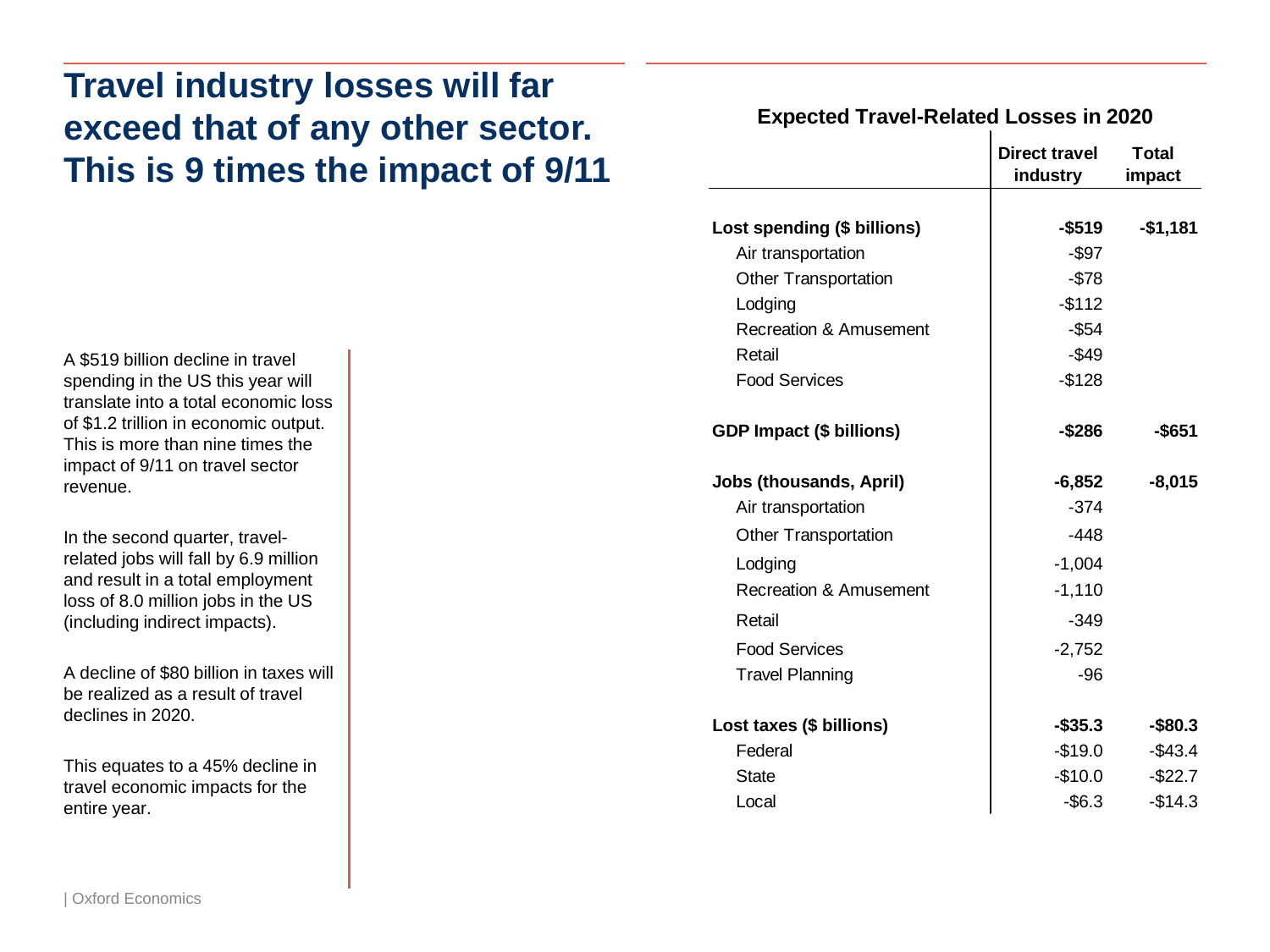# **Impact on US GDP**

Travel industry losses will result in a cumulative GDP impact of \$651 billion in 2020. This equates to 45% of the travel industry's economic value last year.

GDP impacts will continue to **billions continue to the continue of the vear** accrue through the end of the year **and the set of the set of the set of the set of the set of the set of the set of the set of the set of the se** as travel activity continues to lag.



**Cumulative COVID-19 impact on US GDP**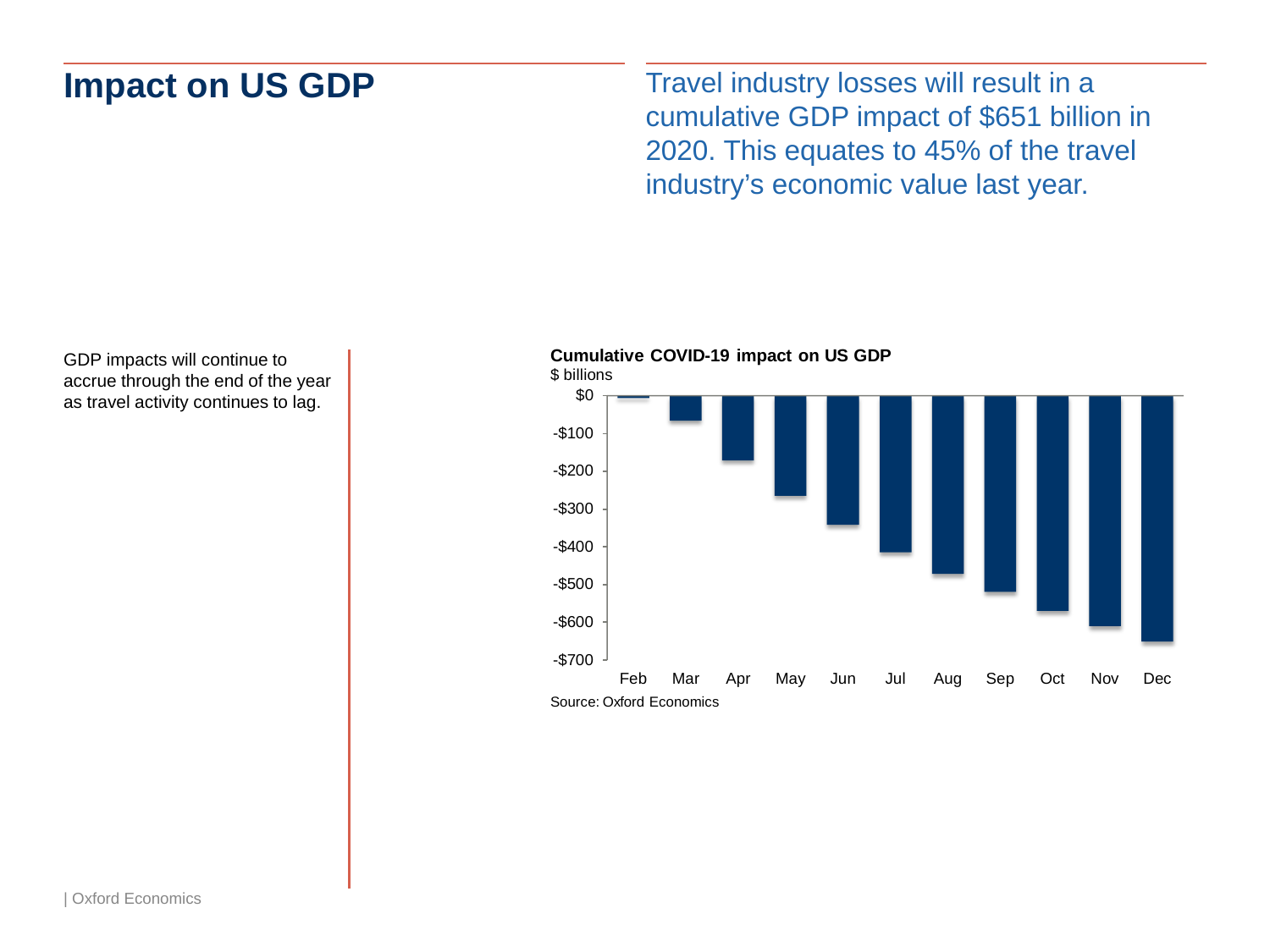# **Travel sector revenue will average 81% below normal in April and May**

Gradually lessening declines are expected in the summer as travel restrictions are loosened regionally. However, losses will continue through the rest of the year.

- The steepest losses are expected to be experienced in April, including:
	- Travel industry revenue: \$83 billion loss
- Total economic output: \$189 billion loss
- Direct travel industry jobs lost: 6.9 million
- Total travel-supported jobs lost: 8.0 million

**Projected COVID-19 impact on tourism industry revenue**

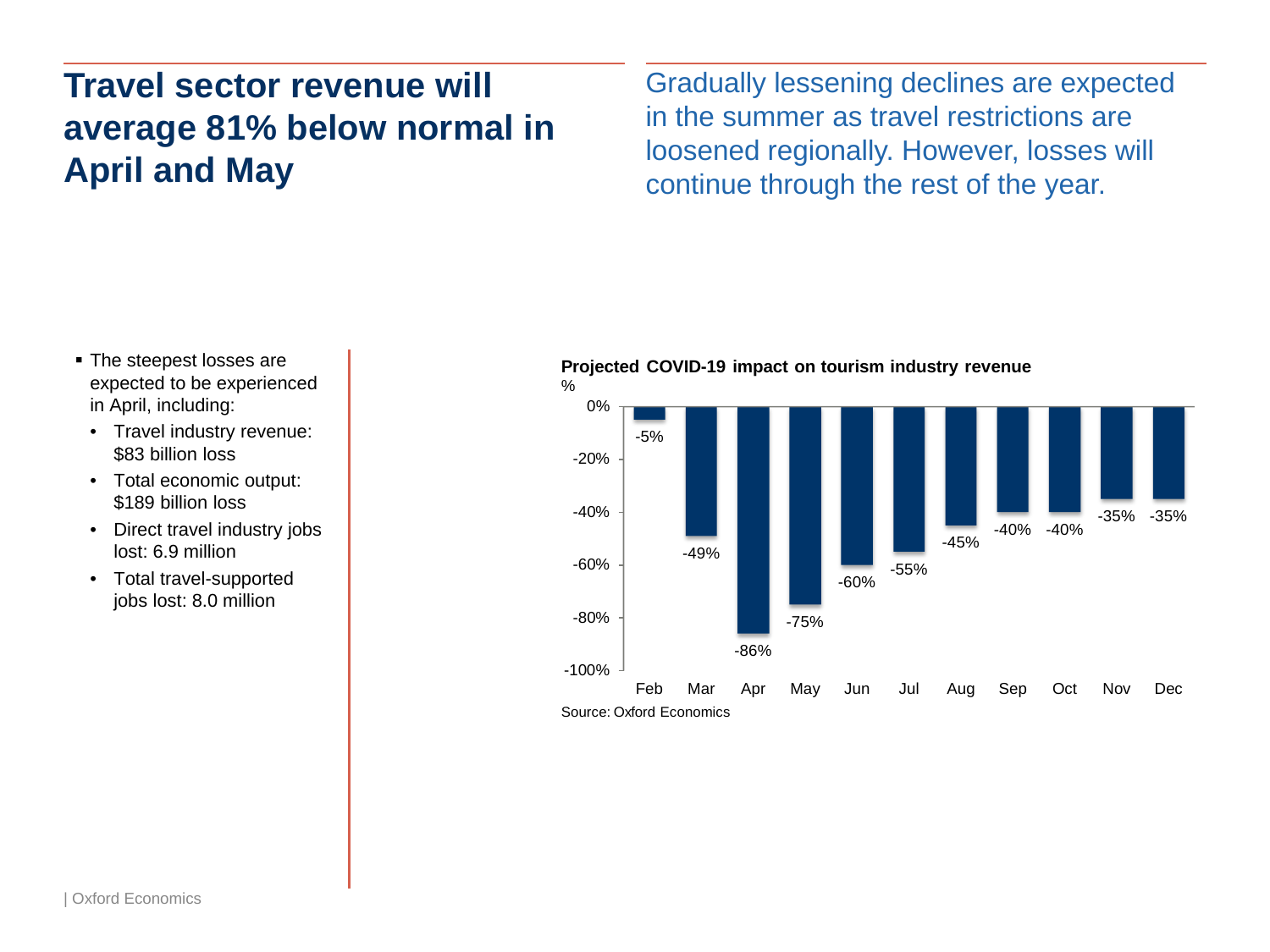### **Employment losses**

The US economy is projected to lose 8.0 million jobs by the end of April as a result of travel declines in 2020. This alone will increase the unemployment rate to 8.4% in the second quarter.

**Employment impacts of travel declines**



The unemployment rate rose to 4.4% in March from of 3.5% in February and will rise substantially in the coming months.

Travel-related employment losses alone will push the unemployment rate up to 8.4% over the next few months. Oxford Economics models predict the actual unemployment rate could reach 15% including job losses in all sectors.

This follows historical precedent of the job losses experienced in severe travel downturns.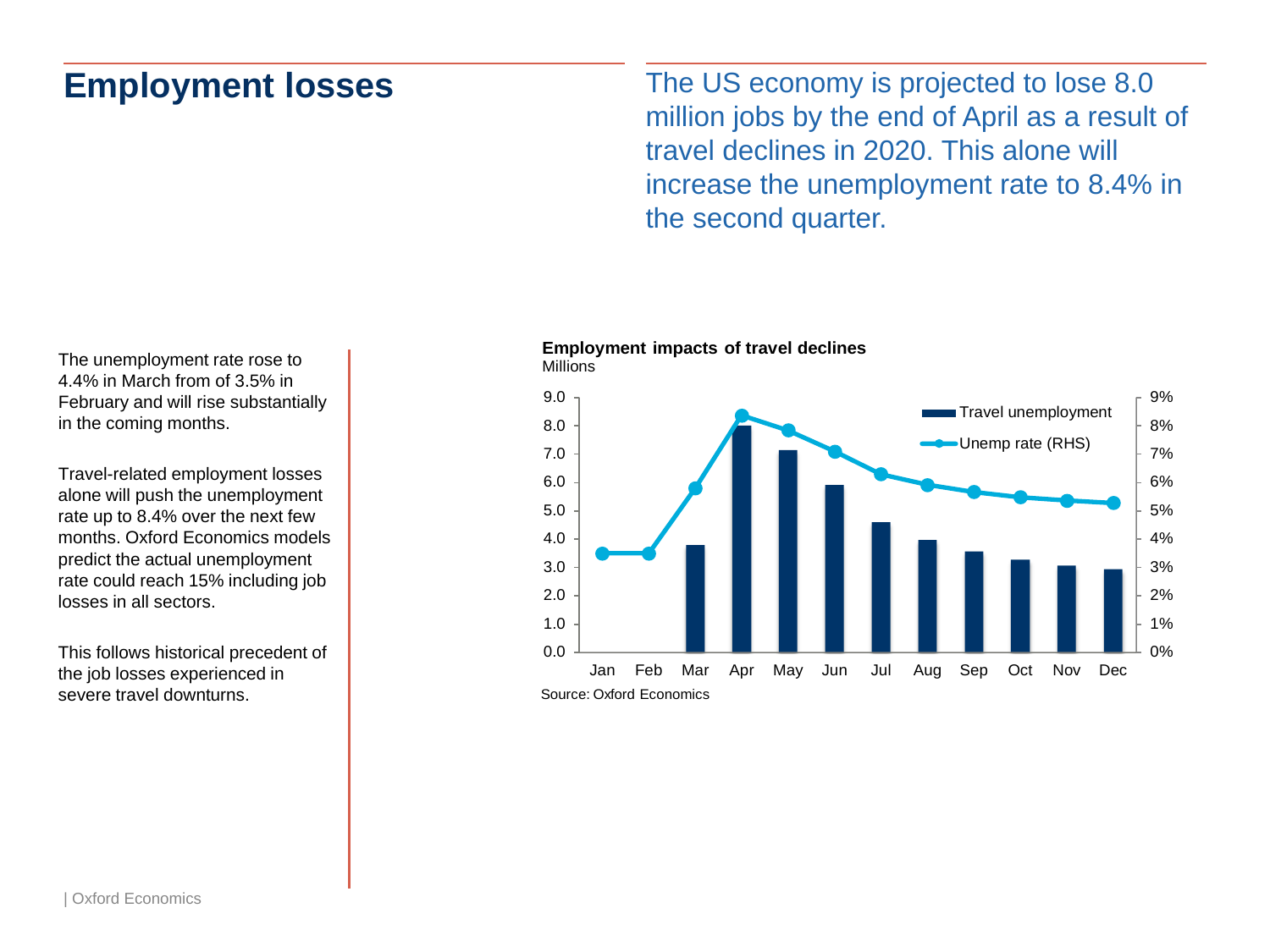### **Employment losses**

Jobs losses will spike in April and May but continue through the remainder of the year with 2.9 million jobs still lost in December.

At the lowest point, 8.0 million people will lose their jobs this year as a result of travel declines, including 6.9 million jobs directly in the travel industry.

Oxford Economics expects a 24 million job loss in April, implying that travel-related jobs will comprise one-third of this decline.

### **Tourism industry job loss**



Source: Oxford Economics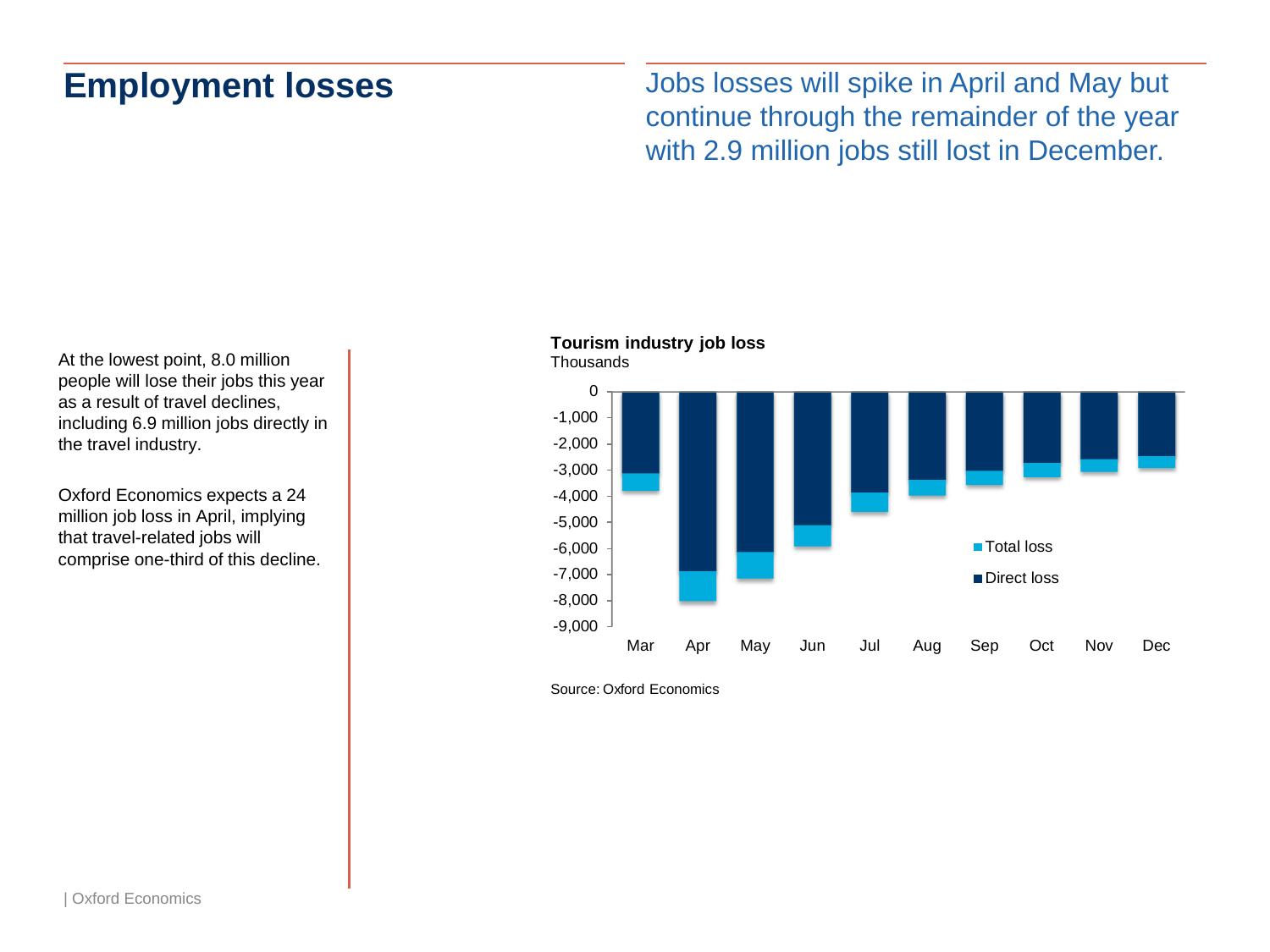# **International markets will be hard hit**

43 million fewer travelers will visit the US in 2020 than in 2019.

These losses span all markets with the largest declines from Asia and Europe.

International visits to the US will decline 54% this year assuming partial opening of borders in the second half of 2020.





**Decline in International Visitors to the US in 2020**



Source: Tourism Economics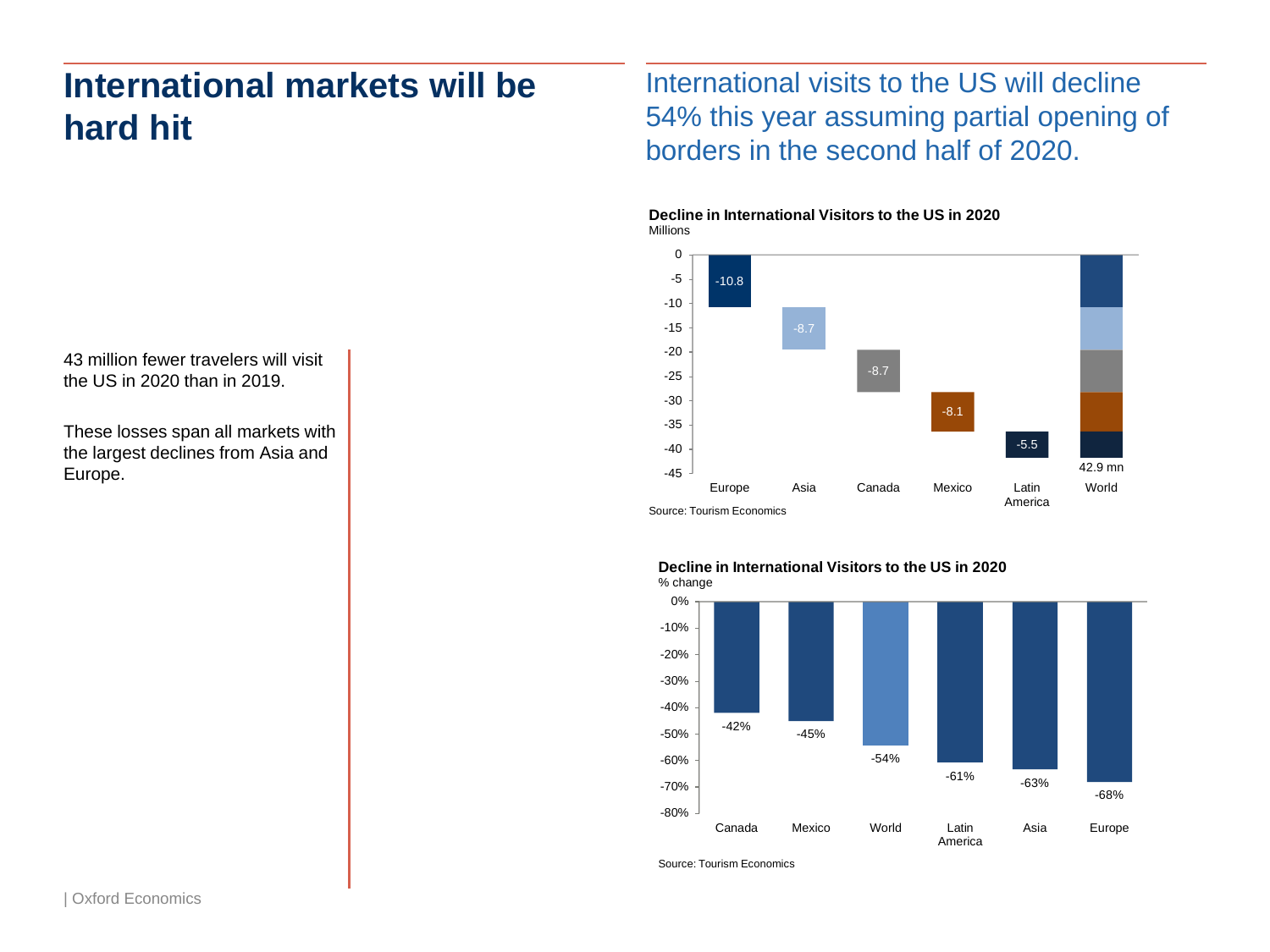# **International visitor spending impacts**

International market impacts of COVID-19 in 2020 alone will exceed four times the impact of 9/11 which was experienced over two years.

A loss of \$116 billion in international spending is anticipated this year.

This will be an unprecedented decline of 60% in one year.

### **Decline in International Visitor Spending in the US** \$ billions



Source: Tourism Economics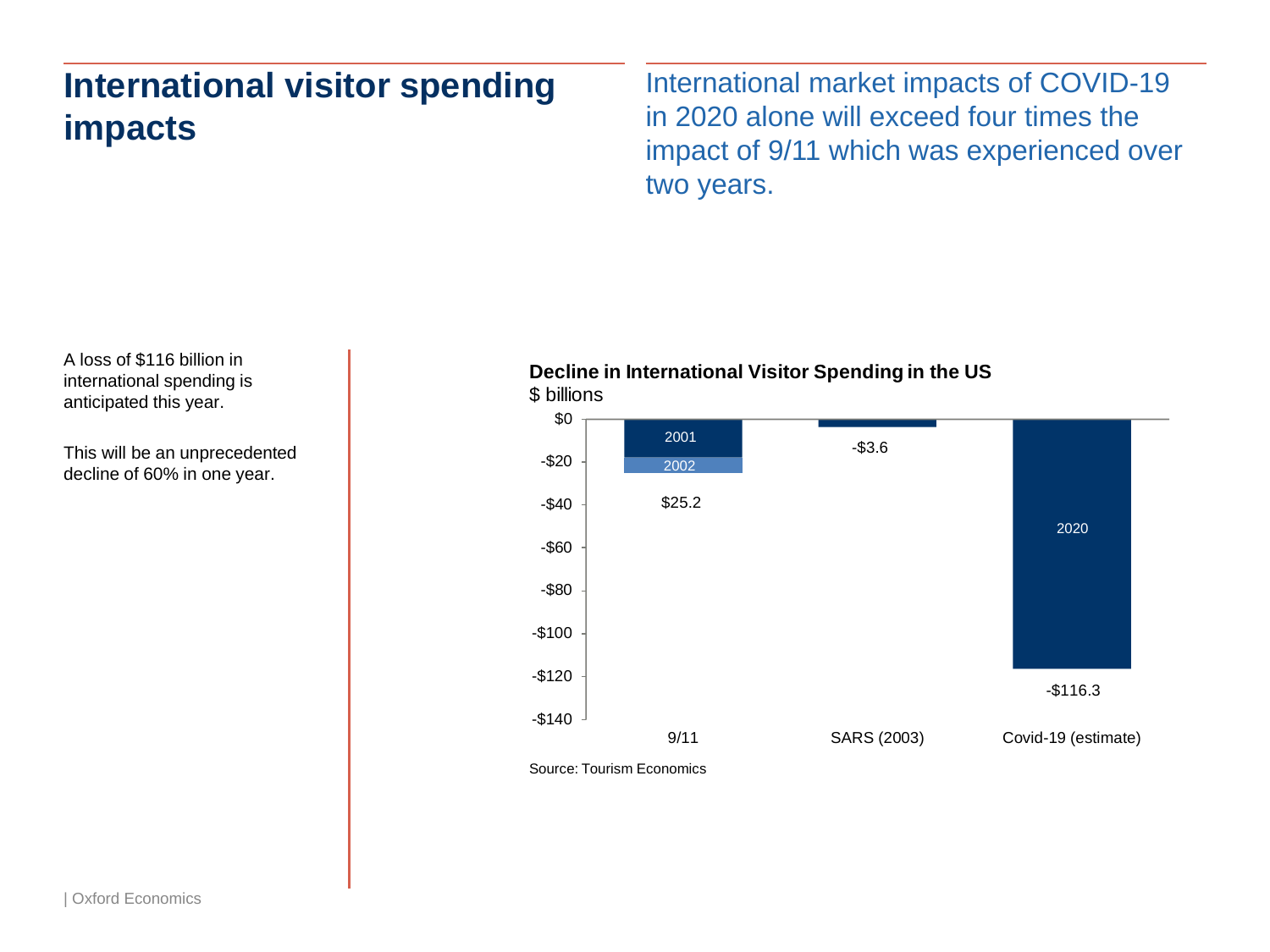# **Total US travel industry impacts**

Including international and domestic travel, \$519 billion in travel spending will be lost in 2020.

Because of its relative size, most of the losses will be connected to declines in domestic travel.





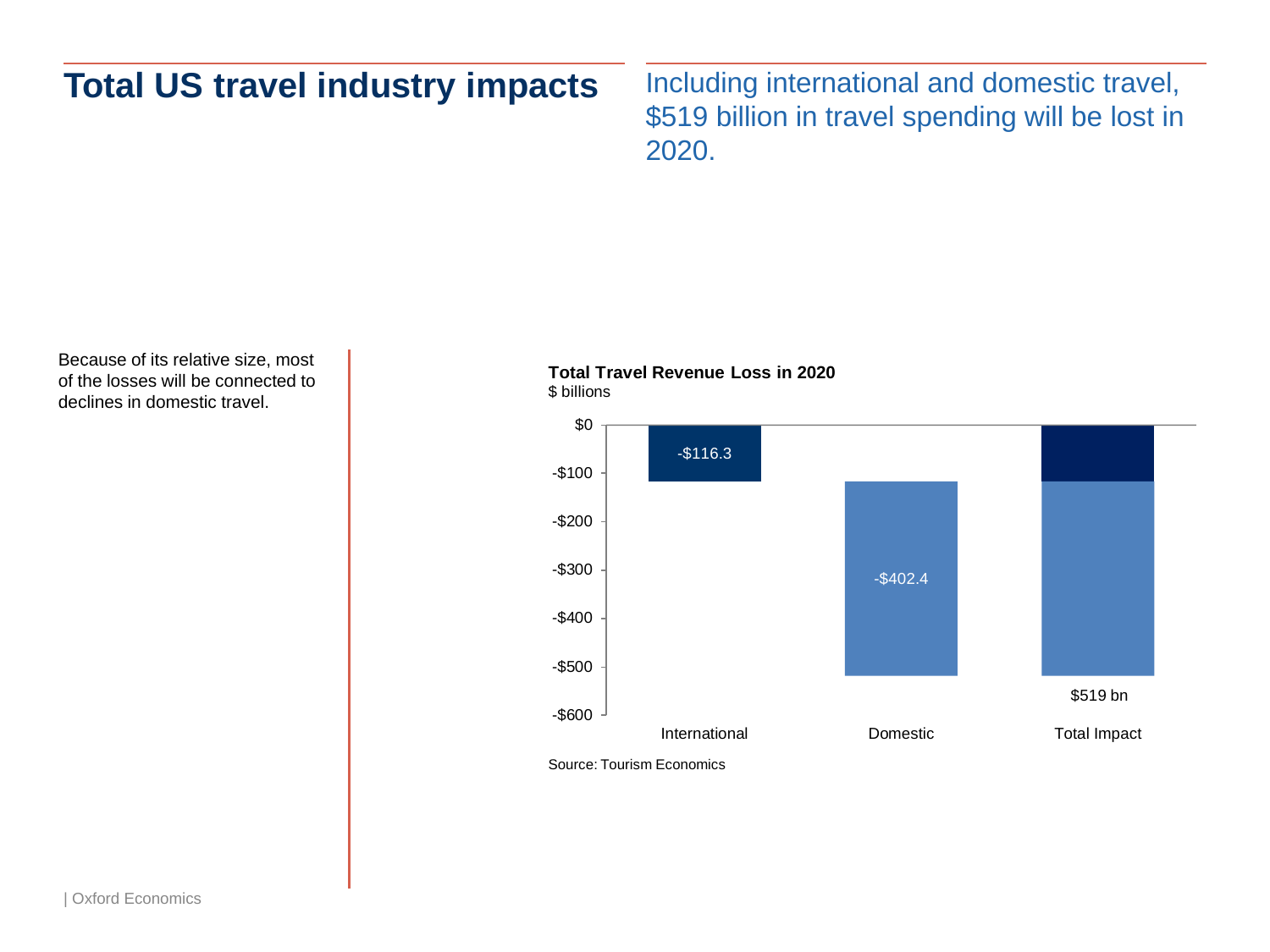# **"Flattening the curve" of the travel downturn**

A scenario model was run to assess the potential gains of a more tempered downturn beginning in June, resulting in a net gain of \$117 billion in visitor spending relative to the baseline scenario.

The mitigated downturn scenario assumes a variety of efforts to lessen the severity of declines in travel beginning in June.

These include opening of travel businesses on a region-by-region basis, enhanced traveler safety measures, and a robust array of marketing campaigns to encourage travel among low risk US residents.

These mitigating efforts hold the potential to "flatten the curve" of losses, resulting in a cumulative decline of \$401 billion instead of \$519 billion and a net gain of \$117



2020 cumulative impact, \$ billions

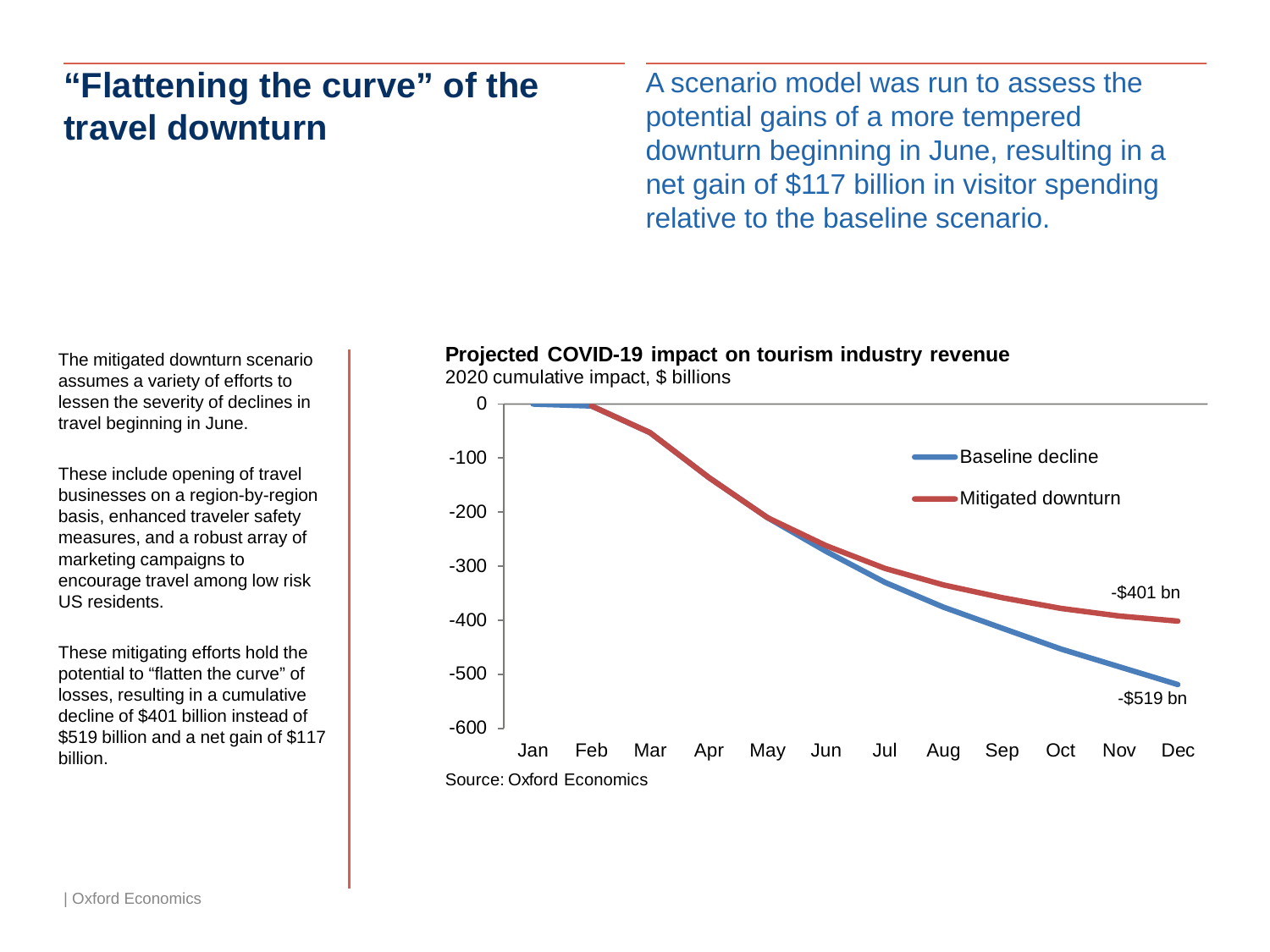# **Economic benefits of "flattening the curve" of the travel downturn**

By mitigating travel losses in the second half of 2020, the US economy could gain close to \$150 billion in GDP and 1.3 million jobs by the end of the year (relative to the baseline scenario).

|                                 | <b>Kick-start</b><br>recovery* | Share of<br>projected loss | Average<br>gain/month |
|---------------------------------|--------------------------------|----------------------------|-----------------------|
| Spending gains (\$ billions)    | \$117.2                        | 23%                        | \$16.7                |
| Air transportation              | \$21.9                         |                            | \$3.1                 |
| <b>Other Transportation</b>     | \$17.7                         |                            | \$2.5                 |
| Lodging                         | \$25.2                         |                            | \$3.6                 |
| Recreation & Amusement          | \$12.3                         |                            | \$1.8                 |
| Retail                          | \$11.2                         |                            | \$1.6                 |
| <b>Food Services</b>            | \$29.0                         |                            | \$4.1                 |
| <b>GDP Impact (\$ billions)</b> | \$147.0                        | 23%                        | \$21.0                |
| Jobs recovered (thousands)      | 1,320                          | 16%                        |                       |
| Taxes gained (\$ billions)      | \$18.1                         | 23%                        | \$2.6                 |
| Federal                         | \$9.8                          |                            |                       |
| <b>State</b>                    | \$5.1                          |                            |                       |
| Local                           | \$3.2                          |                            |                       |

### **Potential Gains from a Mitigated Downturn**

Total economic benefits of mitigating the expected losses in travel would tally \$147 billion in GDP, \$18 billion in taxes, and 1.3 million jobs restored by the end of the year.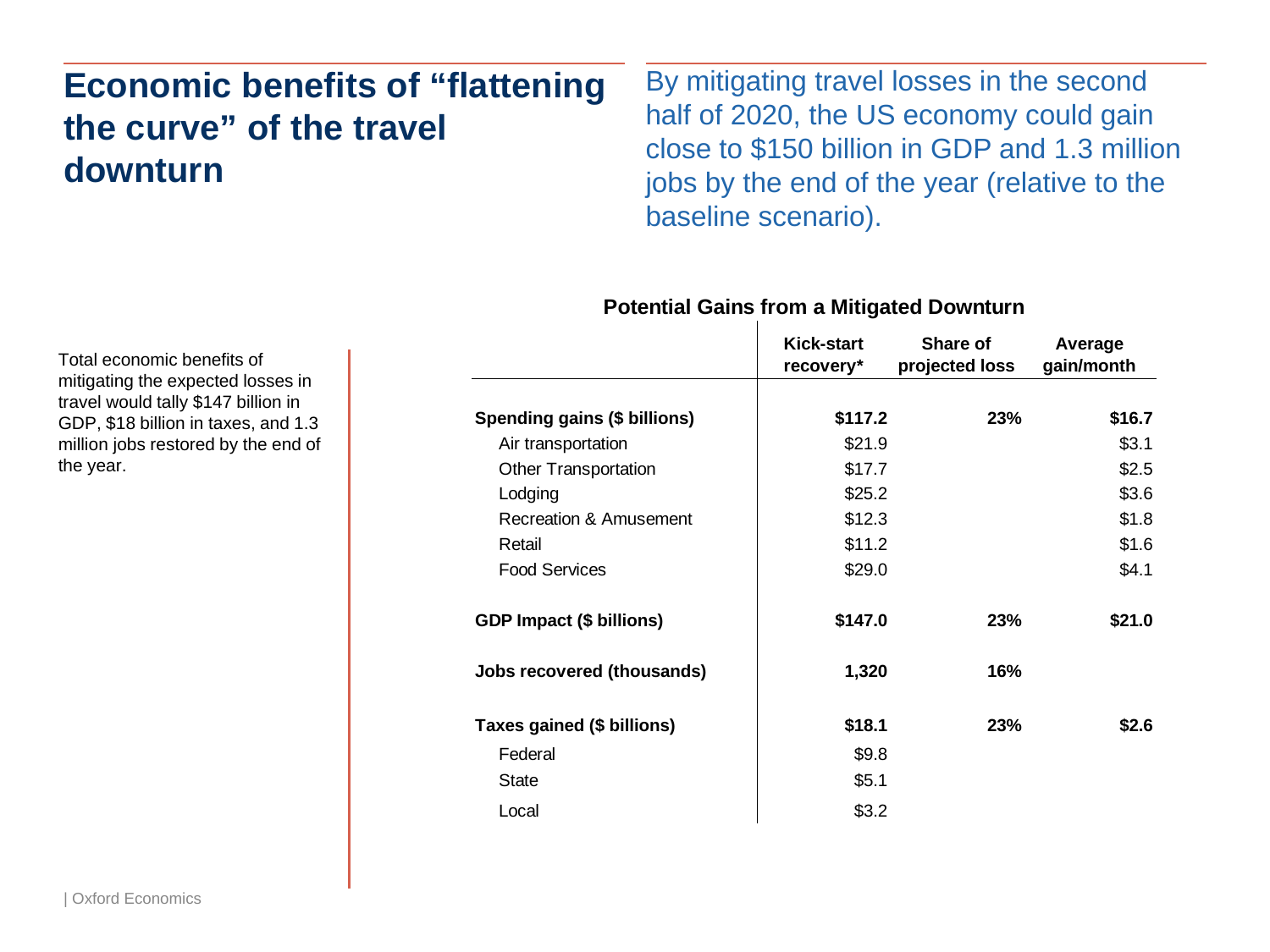# **Economic benefits of "flattening the curve" of the travel downturn**

Comparison of monthly results for baseline and mitigated downturn scenarios



|                          | Feb     | Mar        | Apr        | May       | Jun        | Jul         | Aug         | Sep         | Oct         | <b>Nov</b>  | <b>Dec</b> |
|--------------------------|---------|------------|------------|-----------|------------|-------------|-------------|-------------|-------------|-------------|------------|
| Net Impact               |         |            |            |           |            |             |             |             |             |             |            |
| Baseline decline         | $-$4.4$ | $-$48.4$   | $-$ \$83.2 | $-$74.9$  | $-$ \$61.4 | $-$57.6$    | $-$46.0$    | $-$ \$38.1  | $-$39.6$    | $-$ \$32.3  | $-$ \$32.7 |
| Mitigated downturn       | $-$4.4$ | $-$48.4$   | $-$ \$83.2 | $-$74.9$  | $-$ \$51.2 | $-$41.9$    | $-$30.7$    | $-$23.8$    | $-$19.8$    | $-$13.8$    | $-$9.3$    |
| Difference (improvement) | \$0.0   | \$0.0      | \$0.0      | \$0.0     | \$10.2     | \$15.7      | \$15.3      | \$14.3      | \$19.8      | \$18.5      | \$23.4     |
| <b>Percentage Impact</b> |         |            |            |           |            |             |             |             |             |             |            |
| Baseline decline         | $-5%$   | $-49%$     | $-86%$     | -75%      | $-60%$     | $-55%$      | $-45%$      | $-40%$      | $-40%$      | $-35%$      | $-35%$     |
| Mitigated downturn       | $-5%$   | -49%       | $-86%$     | -75%      | -50%       | $-40%$      | $-30%$      | $-25%$      | $-20%$      | $-15%$      | $-10%$     |
| Difference (improvement) | 0%      | 0%         | 0%         | $0\%$     | 10%        | 15%         | 15%         | 15%         | 20%         | 20%         | 25%        |
| <b>Cumulative Impact</b> |         |            |            |           |            |             |             |             |             |             |            |
| Baseline decline         | $-$4.4$ | $-$52.8$   | $-$136.0$  | $-$210.9$ | $-$272.3$  | $-$ \$329.9 | $-$ \$375.9 | $-$414.0$   | $-$ \$453.6 | $-$485.9$   | $-$518.7$  |
| Mitigated downturn       | $-$4.4$ | $-$ \$52.8 | $-$136.0$  | $-$210.9$ | $-$262.1$  | $-$ \$303.9 | $-$ \$334.6 | $-$ \$358.4 | $-$ \$378.2 | $-$ \$392.1 | $-$401.4$  |
| Difference (improvement) | \$0.0   | \$0.0      | \$0.0      | \$0.0     | \$10.2     | \$25.9      | \$41.3      | \$55.6      | \$75.4      | \$93.8      | \$117.2    |

### **2020 Impact Scenarios**